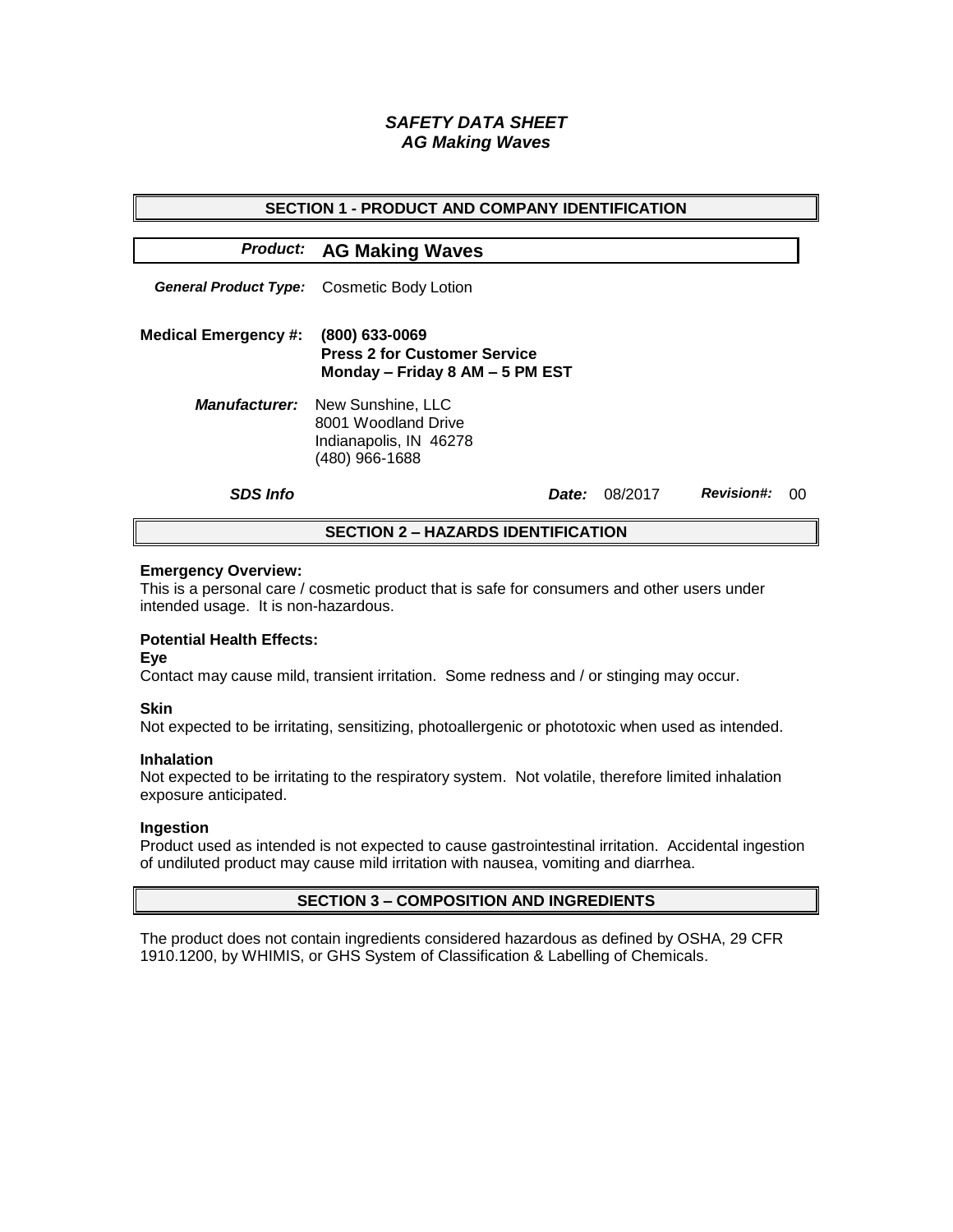# **SECTION 4 – FIRST AID MEASURES**

### **Eye**

Thorough rinsing for 15 – 20 minutes is recommended. If irritation persists, contact a physician.

#### **Skin**

Discontinue use of product. Apply cold compresses to affected areas to relieve discomfort. If discomfort persists, contact a physician.

#### **Inhalation**

If respiratory irritation occurs, remove individual to fresh air.

#### **Ingestion**

Accidental ingestion of product may require medical attention. In case of accidental ingestion dilute with water. Do not induce vomiting. If discomfort persists, contact a physician.

# **SECTION 5 – FIRE FIGHTING MEASURES**

**Extinguishing Media:** Use chemical foam, dry chemical, carbon dioxide or water. **Explosion Hazard:** Not applicable.

**Fire Fighting Info:** Contact emergency personnel. Use self-contained breathing apparatus and protective gear, if large quantities of product are involved. Hazardous decomposition products may be released. Thermal degradation may produce oxides of carbon and / or nitrogen, hydrocarbons and / derivatives.

# **SECTION 6 – ACCIDENTAL RELEASE MEASURES**

### **Procedures for Spill / Leak Clean-up:**

**Household Settings:** Absorb liquid and scrub the area. Dilute with water until surface is no longer slippery.

**Non-Household Settings:** Use safety glasses if splash hazard exist. Use gloves and other protective clothing to prevent skin contact.

### **SECTION 7 – HANDLING AND STORAGE**

### **Precautions for Safe Handling:**

**Household Settings:** Avoid contact with eyes.

**Non-Household Settings:** No unusual handling or storage requirements. Storage in large quantities (warehouse) should be in a well-ventilated, cool area.

### **Conditions for Safe Storage:**

**Household Settings:** Normal household storage.

**Non-Household Settings:** No unusual handling or storage requirements. Storage in large quantities (warehouse) should be in a well-ventilated, cool area.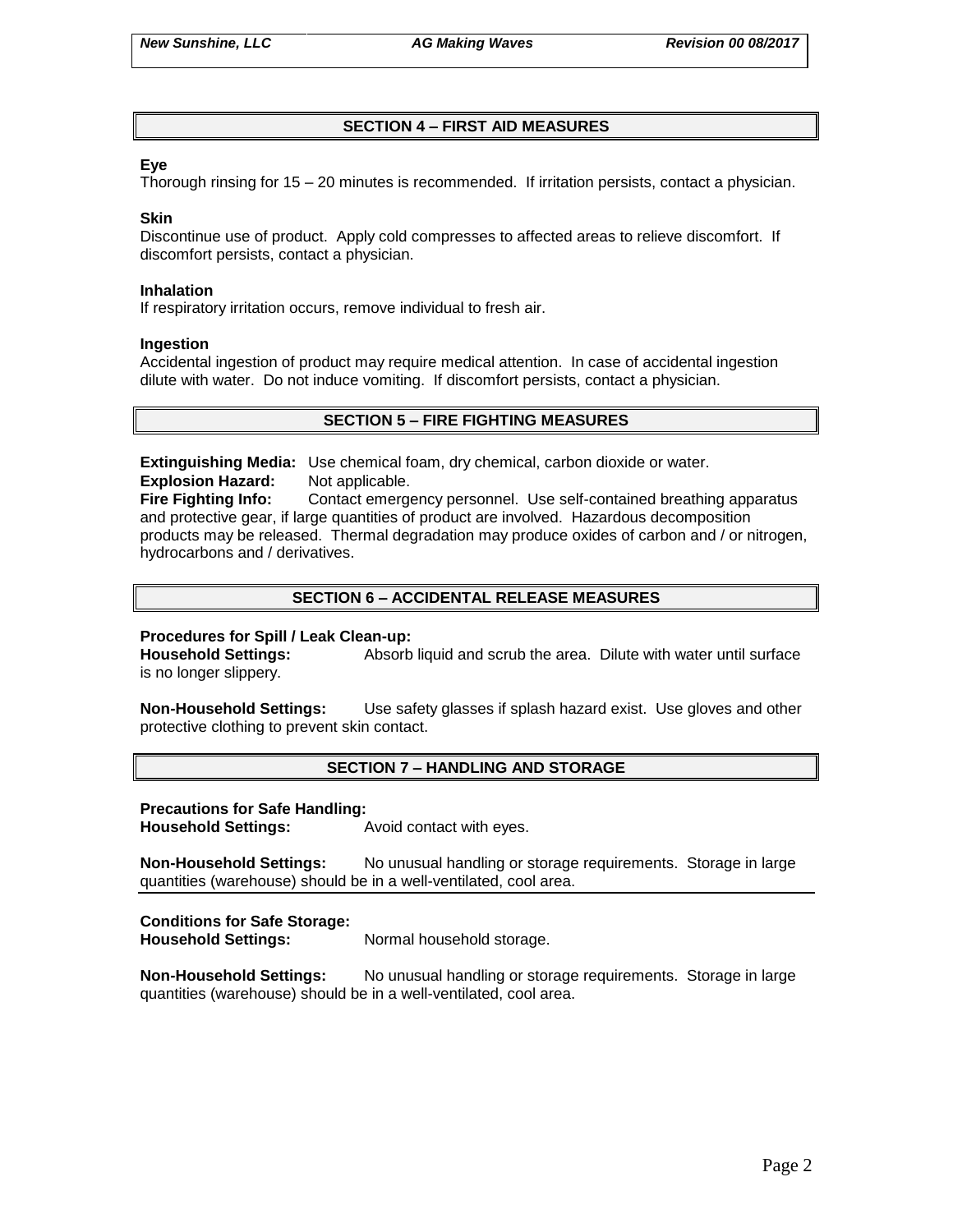### **SECTION 8 – EXPOSURE CONTROLS / PERSONAL PROTECTION**

**Household Settings:** This is a personal care / cosmetic product that is safe for consumers and other users under normal and reasonably foreseen use.

**Non-Household Settings:** Use safety glasses if splash hazards exist, use gloves and other protective clothing to prevent skin contact. Always follow good hygienic work practices. Avoid prolonged contact with skin and clothing.

### **SECTION 9 – PHYSICAL AND CHEMICAL PROPERTIES**

Physical State Viscous liquid body lotion. Appearance **Various colored viscous liquid.**<br>
Odor Communication Colore Fragrant. Odor Threshold Not available pH 3.5 – 7.5 Melting Point/Freezing Point Not Applicable Boiling Point >212 F / 100 C Flash Point  $>212$  F / 100 C Evaporation Rate Not Applicable Flammability Not Applicable Upper/Lower Flammablilty Not Applicable Vapor Pressure Not Applicable Vapor Density Not Applicable Relative Density Not Available Specific gravity at 25C Not available. Solubility in water at 20C Slightly Insoluble Partition coefficient Not Applicable Auto-iginition Temp Not Applicable Decomposition Temp Not Available Viscosity 20,000 – 150,000 cps. Volatile % Complies with Federal and State VOC regulations.

### **SECTION 10 – STABILITY AND REACTIVITY**

**Other Recommendations:** None

**Conditions to Avoid:** No applicable information has been found.

### **SECTION 11 – TOXICOLOGICAL INFORMATION**

This is a personal care / cosmetic product that is safe for consumers and other users under intended and reasonably foreseeable use.

**Chronic Effects:** Finished product is not expected to have chronic health effects. **Target Organs:** No adverse health effects on target organs expected for finished product. **Carcinogenicity:** Finished product is not expected to be carcinogenic. NTP: No IARC: No OSHA: No

### **SECTION 12 – ECOLOGICAL INFORMATION**

The product ingredients are expected to be safe for the environment at concentrations predicted under normal use and accidental spill scenarios.